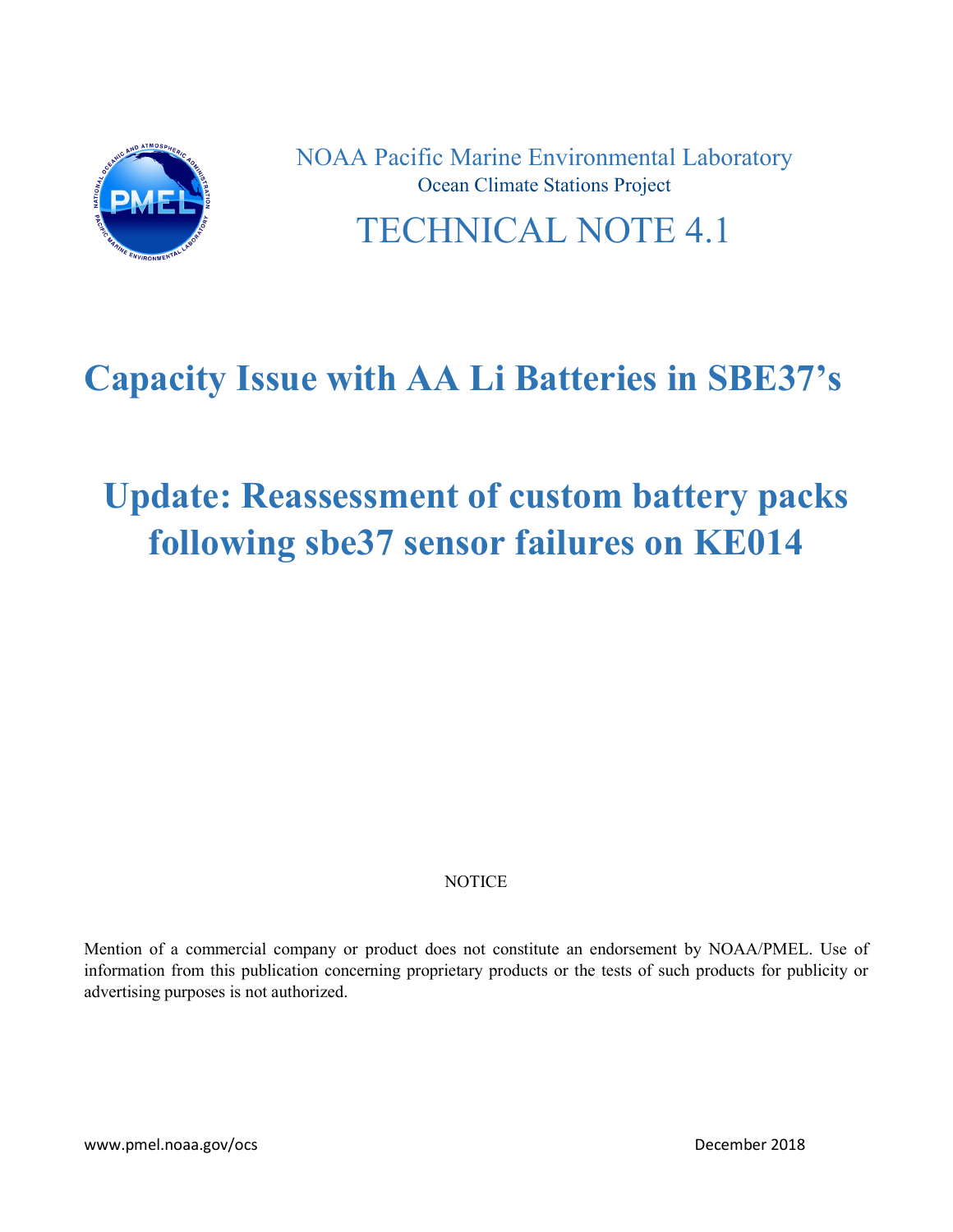# **Seabird SBE37 Battery Failures on KE014**

*P. Berk December 2018*

# **Introduction**

This report outlines the investigation into the performance of custom battery packs used by the PMEL Ocean Climate Stations (OCS) project in Seabird SBE37 oceanographic instruments. These custom packs were originally implemented in 2012 after excessive battery failures during the KEO08 deployment were attributed to capacity issues of the standard Saft AA lithium batteries (See OCS Technical Note 4). However, following a 50% battery failure rate during the KE014 deployment, effectiveness of this very expensive and inconvenient solution was reassessed.

# **Background**

In 2011, the KE008 mooring was recovered with 10 of 13 SBE37's offline due to low battery voltage. The OCS group worked together with PMEL's Engineering Design and Development group (EDD), and Seabird Scientific engineers to investigate this issue and decided to remove the standard lithium AA battery packs (12 Li AAs per pack) from all OCS-owned SBE37 instruments and replace them with custom 2x lithium D-cell packs in hopes of increasing battery capacity. These new packs were deployed on KE010 in 2012 and all subsequent deployments until KE016 in 2018.

## Follow Up

About a year after the custom D-cell battery packs had been developed, Jennifer Keene from PMEL spoke with Joel Reiter at Seabird. He was the engineer who had been performing the in-house battery testing, and was deeply involved in the custom pack replacement. She asked him how this problem had been addressed for the rest of the Seabird customers around the world. Mr. Reiter explained that he had stopped working on the battery tests, because early battery failures had ceased to be an issue. He determined that there had been a temporary manufacturing problem with the Saft AA Li cells which was resolved. This agreed with the performance of the KE009 deployment, which followed the KE008 problematic deployment, which had no issues and was prior to implementation of the D-cell packs. No other Seabird user in the world uses the D-cell battery packs.

In 2017, while investigating the latest instrument failures, Ms. Keene contacted Karen Grissom at NDBC to inquire whether NDBC had ever experienced similar battery failures in v3 SBE37-IMP instruments. Ms. Grissom responded that NDBC had never had a major failure, and they continue to use the standard Seabird AA battery packs.

# **Summary of D-cell Battery Pack Performance and Recent Battery Failures**

The first deployment with the custom D-cell battery packs, KE010 in 2012, had excellent battery performance with all recovered sensors still logging data on recovery and nearly 100% data returns. However, KE011 (2013), and most recently KE014 (2016) both had large numbers of battery failures, with five and seven SBE37 failures (of 14 instruments) respectively. Data downloads from KE014 instruments ranged from 17-56% of expected data returns (Table 2). These data correspond with the subsurface real-time data return rates.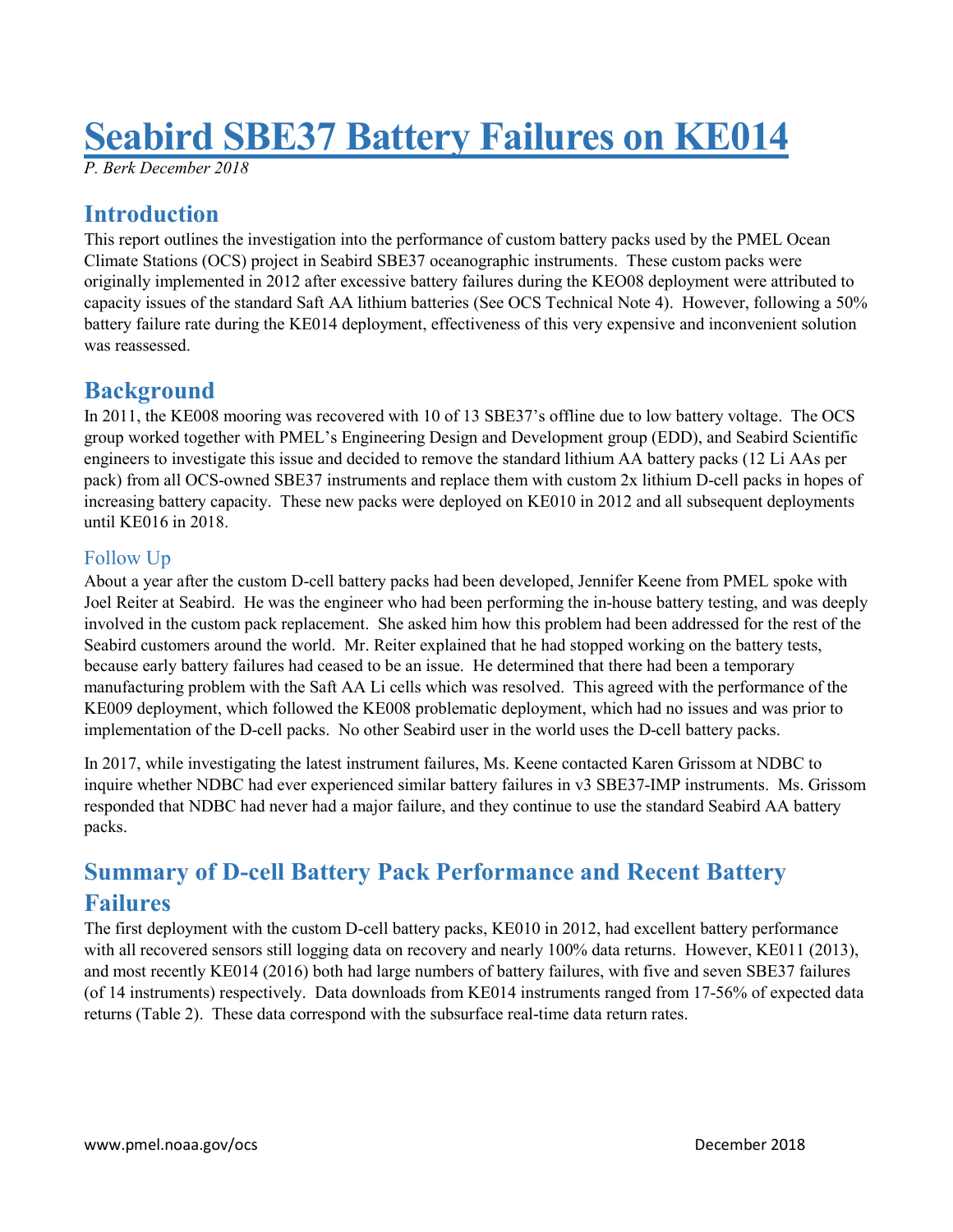#### Historical Battery Performance:

#### Table 1 shows battery failures of all SBE37's deployed from 2008 through 2016

|  |  |  |  |  |  | Table 1 - Historical battery failures of SBE37s on KEO mooring |  |  |
|--|--|--|--|--|--|----------------------------------------------------------------|--|--|
|--|--|--|--|--|--|----------------------------------------------------------------|--|--|



#### *Table 2 - Battery failures on KE014*

| <b>Deployment</b>    |        | <b>KE014A</b> |      |                  |                  |                  |             |  |  |
|----------------------|--------|---------------|------|------------------|------------------|------------------|-------------|--|--|
| <b>Deployed</b>      |        | 7/31/16       |      | <b>Recovered</b> |                  | 7/15/17          |             |  |  |
| <b>Days Deployed</b> |        | 349           |      |                  |                  |                  |             |  |  |
| <b>Sensor:</b>       | Depth: | Last          | # of | # of             | #                | $\frac{6}{6}$    | % Real      |  |  |
|                      |        | Sample:       | Days | <b>Samples:</b>  | <b>Expected:</b> | <b>Recovered</b> | <b>Time</b> |  |  |
| 7784(37)             | 325    | 10/1/16       | 62   | 8,738            |                  | 17.04%           | 14.70%      |  |  |
| 7106(37)             | 75     | 11/11/16      | 103  | 15,752           |                  | 30.72%           | 27.30%      |  |  |
| 7107(37)             | 100    | 11/28/16      | 120  | 18,283           |                  | 35.65%           | 32.10%      |  |  |
| 7108(37)             | 125    | 1/18/17       | 171  | 25,363           | ~1,285           | 49.46%           | 44.20%      |  |  |
| 7103(37)             | 25     | 2/6/17        | 190  | 28,602           |                  | 55.77%           | 45.50%      |  |  |
| 7782(37)             | 225    | 2/7/17        | 191  | 28,238           |                  | 55.06%           | 51.30%      |  |  |
| 7793(37)             | 10     | 2/12/17       | 196  | 29,032           |                  | 56.61%           | 55.40%      |  |  |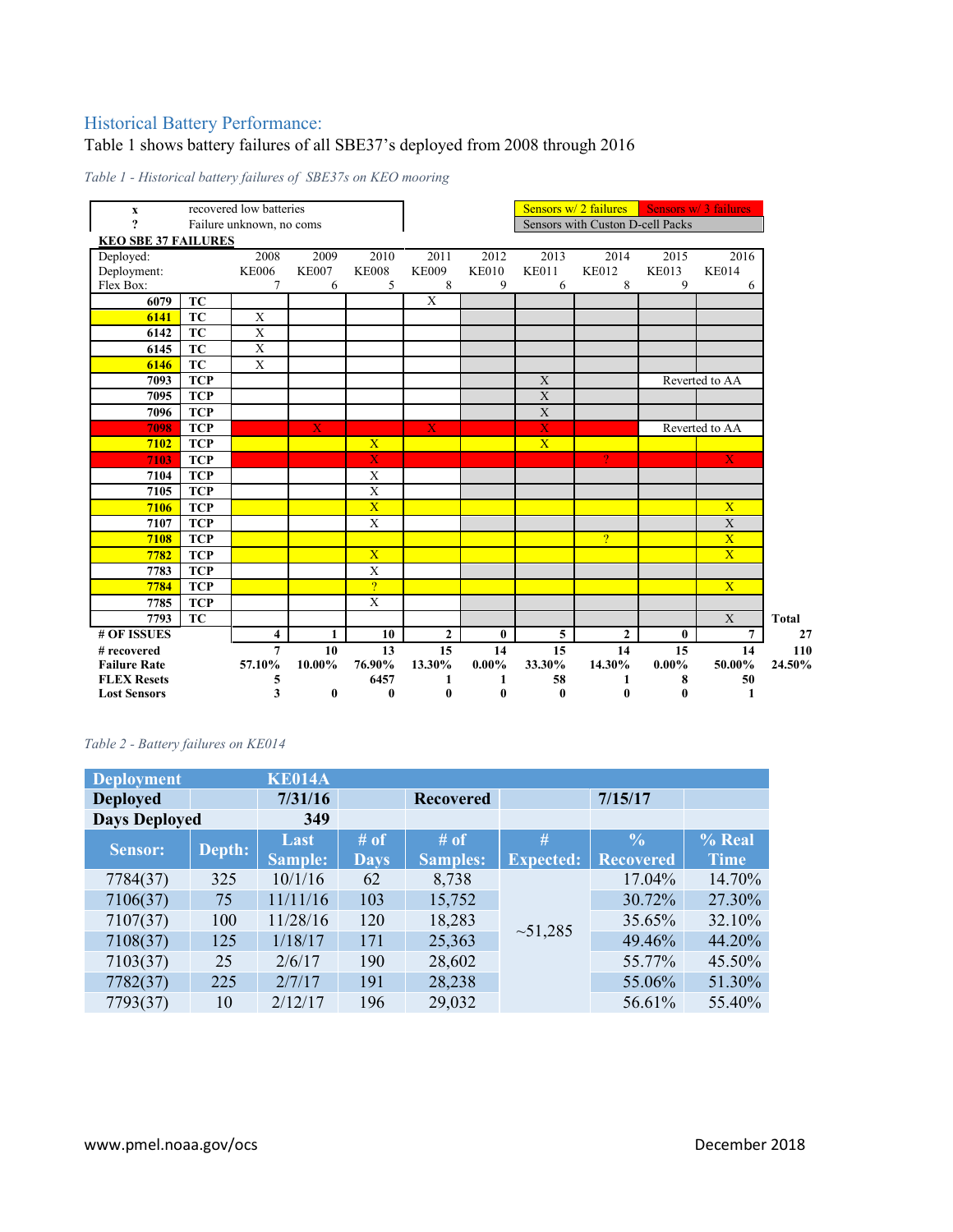## **Summary of Testing and Results**

After the KE014 failures, PMEL's EDD group was again consulted for assistance. Potential sources of the problem were discussed, as well as testing plans.

### Potential Sources of Failure

- Instrument Malfunction
- Batteries Faulty batteries causing early failure
- Current drain by inductive system Additional queries from data acquisition (FLEX) system, length of wire, bad modems, etc.

#### Objectives of the Investigation

- Identify other possible causes of battery failure
- Create a plan of experiments to test hypotheses
- Once probable cause has been determined, work to resolve issue to avoid future failure

#### Broken Batteries

When removing the old batteries from the failed sensors to prepare for testing, an important discovery was made. The metal tab that connects the two D-cells inside the pack had separated on all seven of the failed instruments from KE014. Four of the tabs had broken at the weld to the top of the battery, and on three instruments the tabs themselves broke in the middle. No broken tabs were found on any other instruments that did not experience early failure. These broken tabs were presumably caused by vibrations in the mooring line causing repeat strain on the relatively thin connection between cells.

Poor or intermittent contact between the cells would almost certainly have a negative effect on battery performance. Charring was found on a number of the batteries indicating arcing between the cells due to a broken connection.



*Figure 1. Broken Tab Between Cells*



www.pmel.noaa.gov/ocs and the control of the control of the control of the control of the control of the control of the control of the control of the control of the control of the control of the control of the control of t



*Figure 2. Broken Tabs & Welds*



*Figure 3. Broken Tab Figure 4. Broken Weld, Scorching*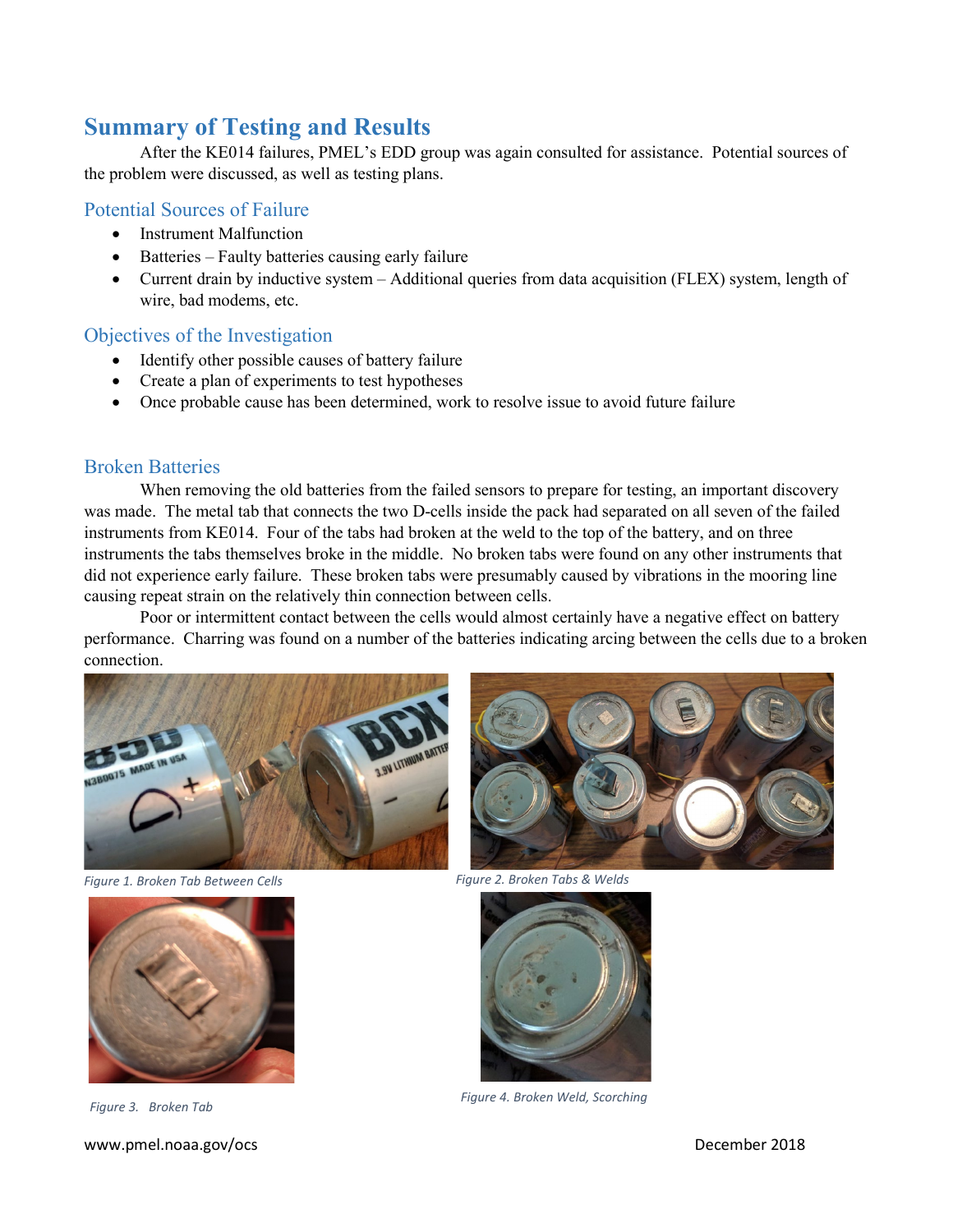### Current Drain Testing

Six sensors from KE014, three that failed early and three with 100% returns, were installed on an inductive loop on FLEX006, the same data acquisition system deployed during KE014. Each sensor and the data acquisition system were powered by a power supply, and the current drain of all sensors were monitored independently. If high current drains were seen in any sensors, the same test would be run using a different data acquisition system, with no prior indication of issues. This test would indicate if the issue was with the sensor itself or with the inductive system. However, no increased current drain was seen in any sensors over a four week test period. All sensors performed as they should while on constant power, indicating that the failures were likely caused by the broken packs rather than high instrument current drain.

## **Conclusions and Recommendations**

It is believed now that the failures in inductive instruments on KE008, KE011 & KE014 were isolated incidents caused by independent factors with no recurring source of failure.

- 1. KE008 failures in 2010 were likely caused by a bad batch of AA lithium batteries.
	- This has been confirmed by Seabird and has been validated by a drop in reported failures after 2010.
- 2. KE011 failures in 2013 are undetermined, but are believed to be related to a high number of Flex system resets during that deployment.
	- In 2014, all Flex systems were updated. By cleaning up the system wiring and power, as well as some software functions, certain best practices have been implemented to improve reliability and decrease frequency of system resets.
- 3. KE014 failures in 2016 were likely caused by broken tabs and spot welds in the OCS custom battery packs causing poor and intermittent battery contact.

With no clear indication that there is, or ever was, an inherent issue with the AA lithium battery packs designed to power SBE37s, it is recommended that OCS revert instruments back to original AA configuration. OCS has conferred with the Global Tropical Moored Buoy Array (GTMBA) and the National Data Buoy Center (NDBC), both of whom use 100's of AA powered SBE37's across dozens of buoys. Neither agency has reported any abnormal trends of battery failure.

Custom D-cell packs are significantly more expensive and time consuming than AA. The D-cell packs are \$115 and take eight weeks to build, while the AA configuration costs about \$50 with batteries that are on the shelf at more than a dozen vendors.

As proven by the most recent failures, the D-cell packs also provide more sources for failure. There are four spot welds, two solder joints and four crimped wires in every D-cell pack, any of which would cause total failure if broken. The AA's are inserted into a secure cartridge designed for the SBE37 that have no loose wires, welds or connectors of any kind. The AA cartridge is a much more robust packaging for batteries.

### Reversion to AA battery packs in SBE37's

- All SBE37s deployed by OCS in 2018 (KE016 & PA012) were sent to Seabird Scientific for reversion to factory AA packs before 2018 deployments.
	- o As of January 15th, 2019 no sensors have failed early on KE016 or PA012
		- 1 sensor failed on deployment
- Sensors recovered during 2018 have all been reverted to AA packs in preparation for 2019 deployments.
- As of January 2019, all sensors have been reverted back to AA packs.
	- $\circ$  Seabird reverted sensors for only the materials cost of the battery pack ( $\sim$ \$150).